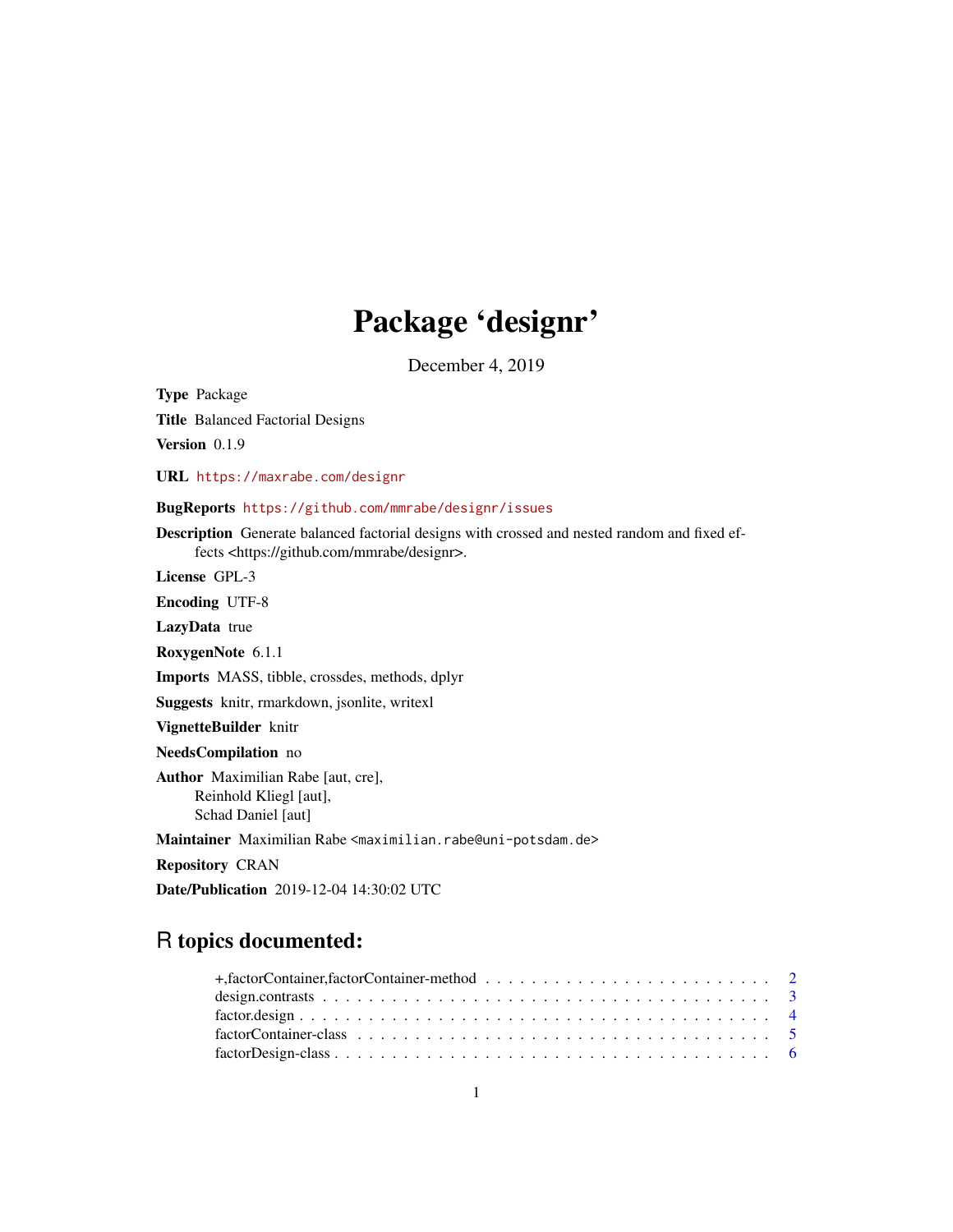<span id="page-1-0"></span>

+,factorContainer,factorContainer-method *Concatenate design factors and designs*

# Description

By adding factors and designs by +, a new design is created that contains all of the components.

## Usage

## S4 method for signature 'factorContainer, factorContainer'  $e1 + e2$ 

# Arguments

e1, e2 factor containers, such as factors or designs

# Value

A factorDesign object

### Examples

```
des <- fixed.factor("Factor1", c("1A","1B")) +
       fixed.factor("Factor2", c("2A","2B")) +
       random.factor("Subject", c("Factor1"))
```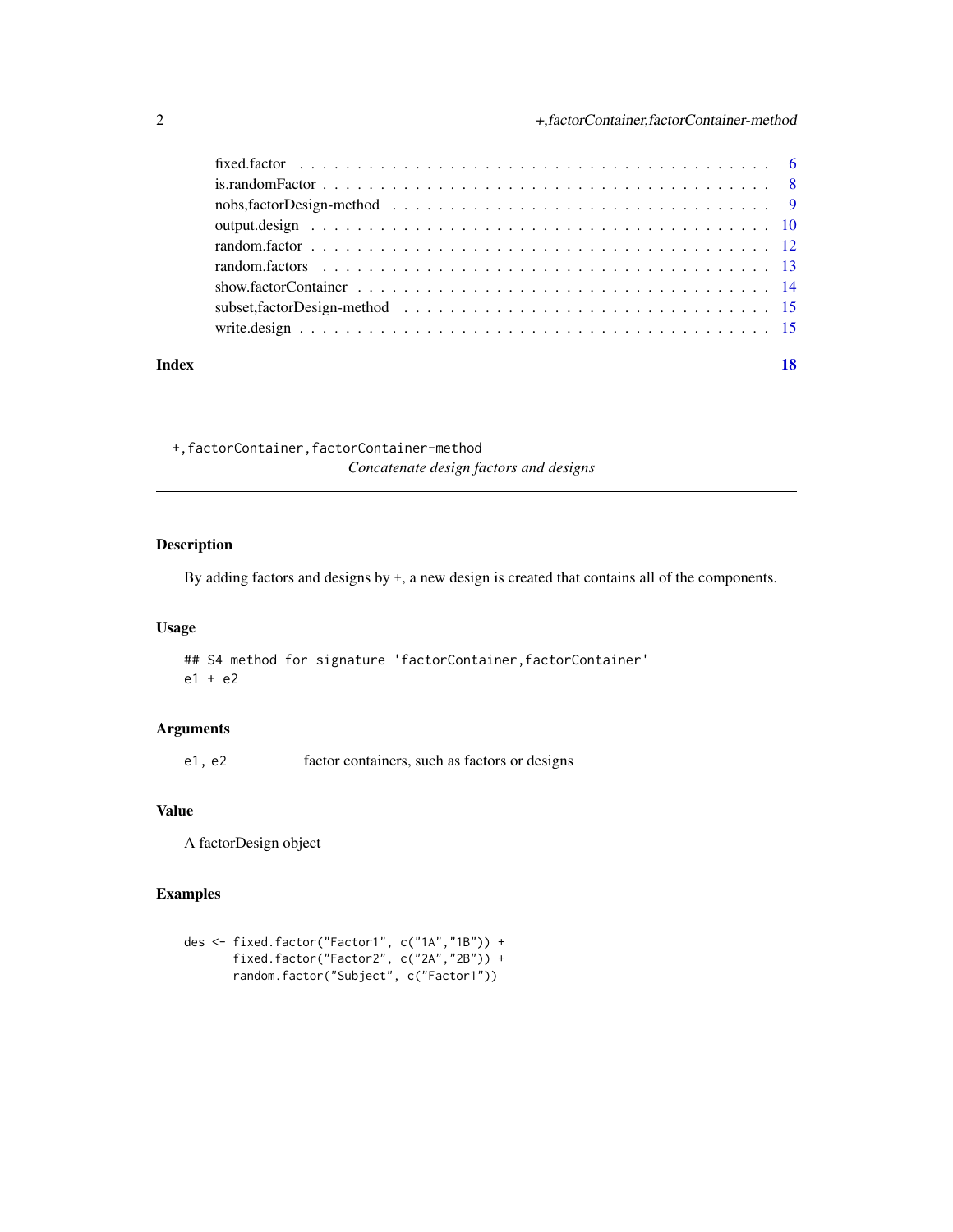<span id="page-2-0"></span>design.contrasts *Retrieve contrast codes for a design*

#### Description

This function can be used to retrieve contrast codes based on experimental codes / planned observations.

Use this function to retrieve the names for contrasts in an experimental design, such as used by lm, lmer and many other regression models.

#### Usage

```
design.contrasts(design, factors = names(fixed.factors(design)),
  contrasts = NULL, expand = TRUE, rename_contrasts = "%1$s%2$s",
  intercept = FALSE, interactions = FALSE,
  include_random_levels = FALSE)
```

```
contrast.names(design, ranfac = NULL, as_symbols = FALSE, ...)
```
# Arguments

| design                | A design object                                                                                                                                                                                                                                                                                                           |
|-----------------------|---------------------------------------------------------------------------------------------------------------------------------------------------------------------------------------------------------------------------------------------------------------------------------------------------------------------------|
| factors               | Which fixed factors to include in the output                                                                                                                                                                                                                                                                              |
| contrasts             | Contrasts to use for each categorical factor. Should be a list named after the<br>fixed effects and containing contrast matrices, such as the ones generated by the<br>standard contrast functions. If NULL or the fixed factor is not found in the list,<br>default contrasts are used (typically, treatment contrasts). |
| expand                | If TRUE, a design matrix is returned. If FALSE, all factors (and interactions)<br>with their respective levels are returned.                                                                                                                                                                                              |
| rename_contrasts      |                                                                                                                                                                                                                                                                                                                           |
|                       | This is the pattern after which columns in the design matrix are named. By<br>default, this is a direct concatenation of factor name and contrast name.                                                                                                                                                                   |
| intercept             | If TRUE, an intercept is added to the matrix. Its value is 1 for all observations.                                                                                                                                                                                                                                        |
| interactions          | If TRUE, interactions of fixed factors are included.                                                                                                                                                                                                                                                                      |
| include_random_levels |                                                                                                                                                                                                                                                                                                                           |
|                       | If TRUE, levels of random factors are included in the matrix.                                                                                                                                                                                                                                                             |
| ranfac                | Return random-effects contrast names for a given random factor. If NULL, re-<br>turn fixed-effects contrast names.                                                                                                                                                                                                        |
| as_symbols            | Return contrast names as symbols rather than strings (character vectors).                                                                                                                                                                                                                                                 |
| $\cdots$              | Arguments to pass on to design.contrasts()                                                                                                                                                                                                                                                                                |

#### Value

A design matrix (if expand==TRUE, default) or a list of factor levels (if expand==FALSE) for design.contrasts or contrast names for contrast.names.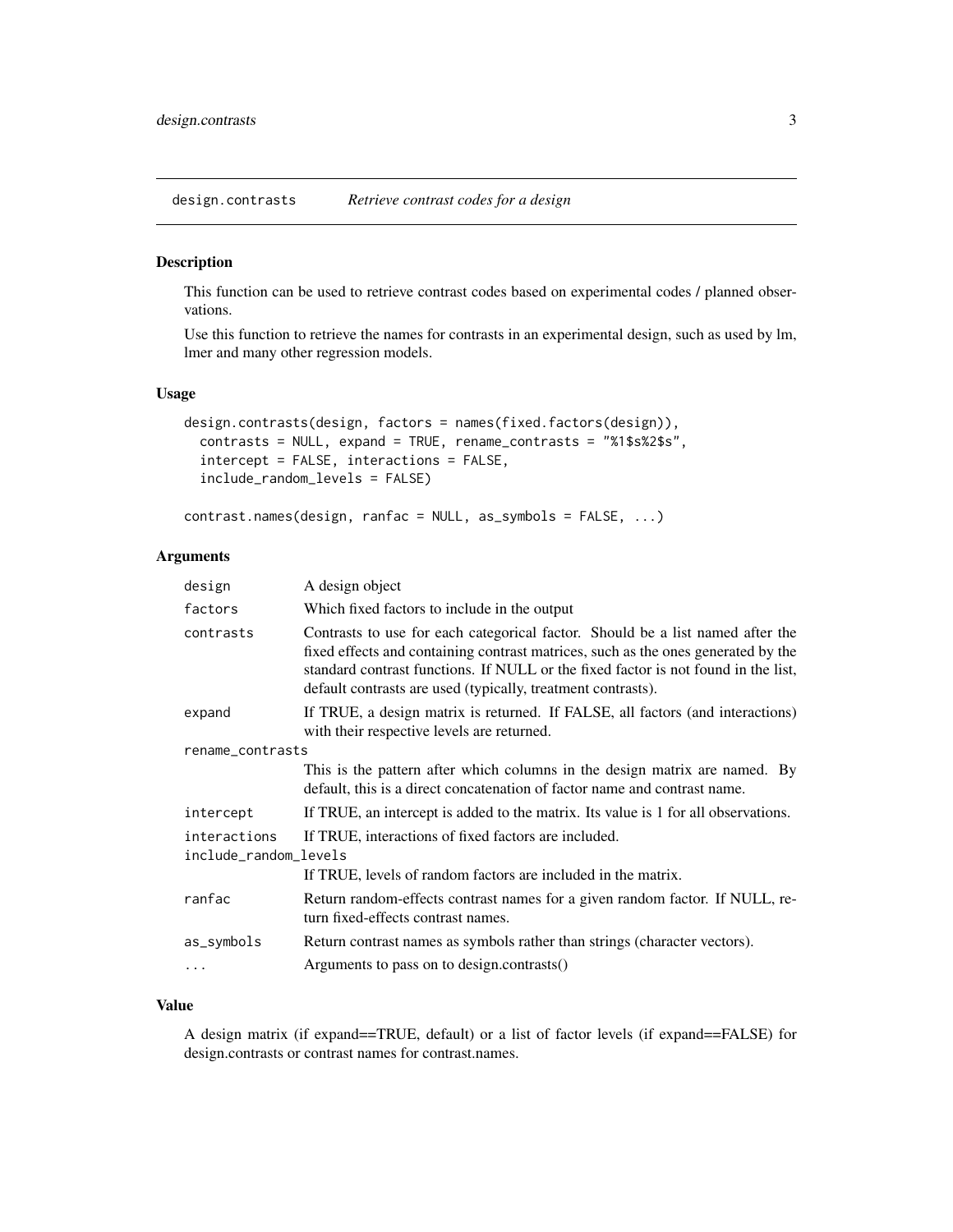### <span id="page-3-0"></span>Functions

• contrast.names: Retrieve contrast names for a design

#### Examples

```
des <- fixed.factor("Factor1", c("1A","1B")) +
      fixed.factor("Factor2", c("2A","2B")) +
      random.factor("Subject", c("Factor1"))
design.contrasts(des)
contrast.names(des)
stopifnot(contrast.names(des) == c("Factor11B", "Factor22B"))
contrast.names(des, as_symbols = TRUE)
design.contrasts(des, contrasts = list(Factor2 = contr.sum))
contrast.names(des, contrasts = list(Factor2 = contr.sum))
```
factor.design *Factorial Designs*

#### Description

The main function of this package is to create factorial designs with this function.

#### Usage

```
factor.design(...)
```
#### Arguments

... Factors to add to the design.

### Value

An instance of factorDesign with the complete factorial design and all fixed and random factors.

#### See Also

[random.factor](#page-11-1) and [fixed.factor](#page-5-1) for creating factors to add to the design. [output.design](#page-9-1) and [write.design](#page-14-1) for creating a useful summary and writing it into output files.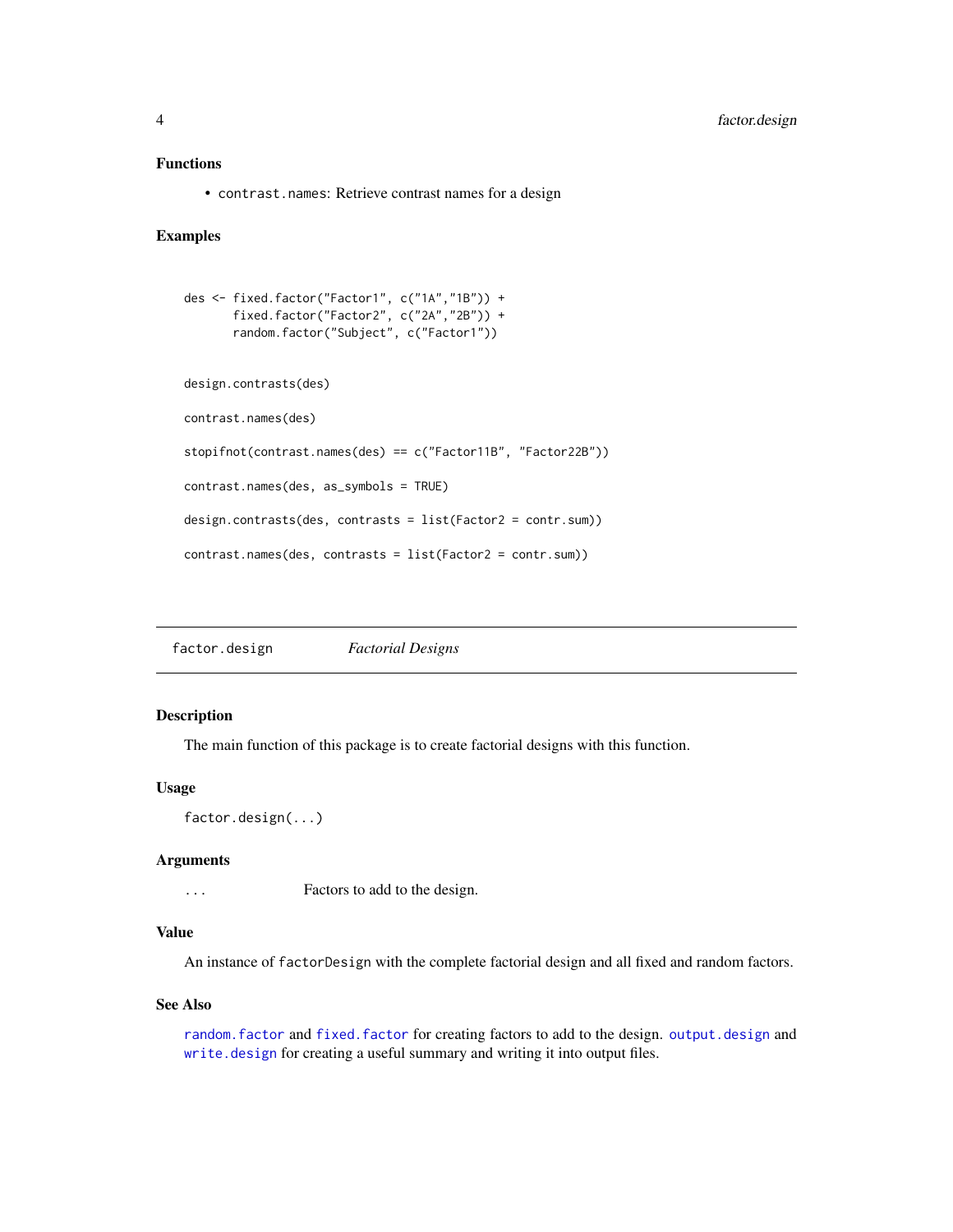# <span id="page-4-0"></span>factorContainer-class 5

#### Examples

```
# To create an empty design:
design <- factor.design()
# To create a design for a recognition memory experiment in
# which each participant only sees either picture or words:
design <- factor.design(
    fixed.factor("type",levels=c("pic","word")),
    fixed.factor("status",levels=c("old","new")),
   random.factor("subject", groups="type"),
   random.factor("item", groups="type"),
   random.factor(c("subject","item"), groups="status")
)
# This is identical to:
design <- fixed.factor("type",levels=c("pic","word")) +
          fixed.factor("status",levels=c("old","new")) +
          random.factor("subject", groups="type") +
          random.factor("item", groups="type") +
          random.factor(c("subject","item"), groups="status")
# Or:
design <- factor.design(
   ~type(pic,word)+status(old,new)+subject[type]+item[type]+subject:item[status]
)
# You can also create a new design by adding more factors to an existing one:
design1 <- factor.design(~type(pic,word)+status(old,new)+subject[type]+item[type])
design2 <- design1 + random.factor(c("subject","item"), groups="status")
```
factorContainer-class *Design matrix S4 functions*

#### **Description**

Design matrix S4 functions

#### Usage

```
## S4 method for signature 'factorContainer'
show(object)
```
#### Arguments

object A factorDesign object.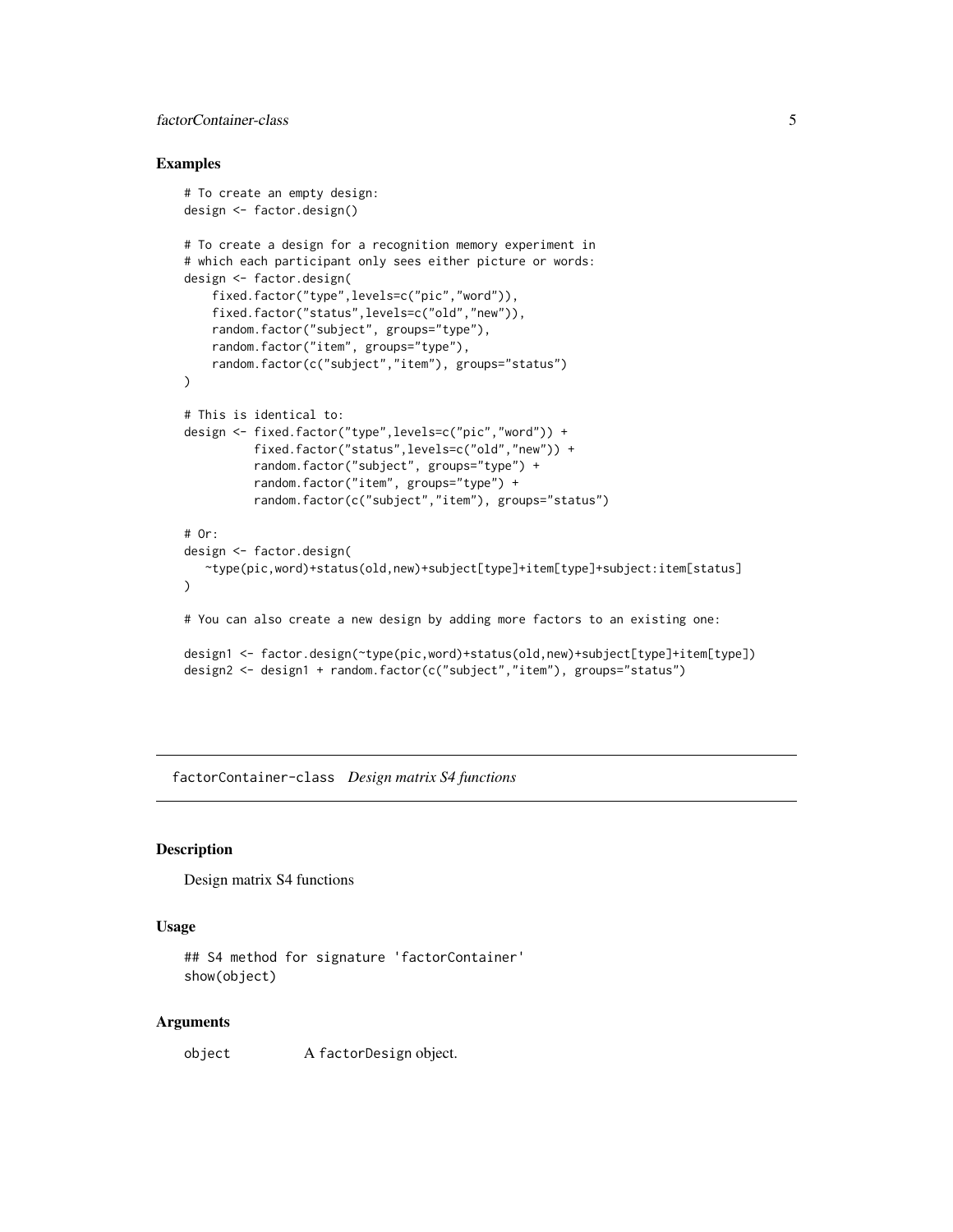# Methods (by generic)

• show: Display a factor container

# Examples

```
des <- factor.design()
des <- fixed.factor("Factor1", c("1A","1B")) +
       fixed.factor("Factor2", c("2A","2B")) +
       random.factor("Subject", c("Factor1"))
```
factorDesign-class *S4 Methods for designFactor*

# Description

S4 Methods for designFactor

# Arguments

x a factorDesign

#### Examples

x <- fixed.factor("Factor1", c("1A","1B")) y <- random.factor("Subject", c("Factor1"))

<span id="page-5-1"></span>fixed.factor *Fixed factors*

# Description

This function creates an instance of fixedFactor to be used in a factorDesign. Fixed factors typically relate to (quasi-)experimental factors such as experimental conditions/manipulations, subject/item characteristics ect.

#### Usage

```
fixed.factor(name, levels, blocked = FALSE, character_as_factor = TRUE,
  is_ordered = FALSE, block_name = "%1$s.%2$d",
  groups = character(0), replications = 1L, assign = "latin.square",
  ...)
```
<span id="page-5-0"></span>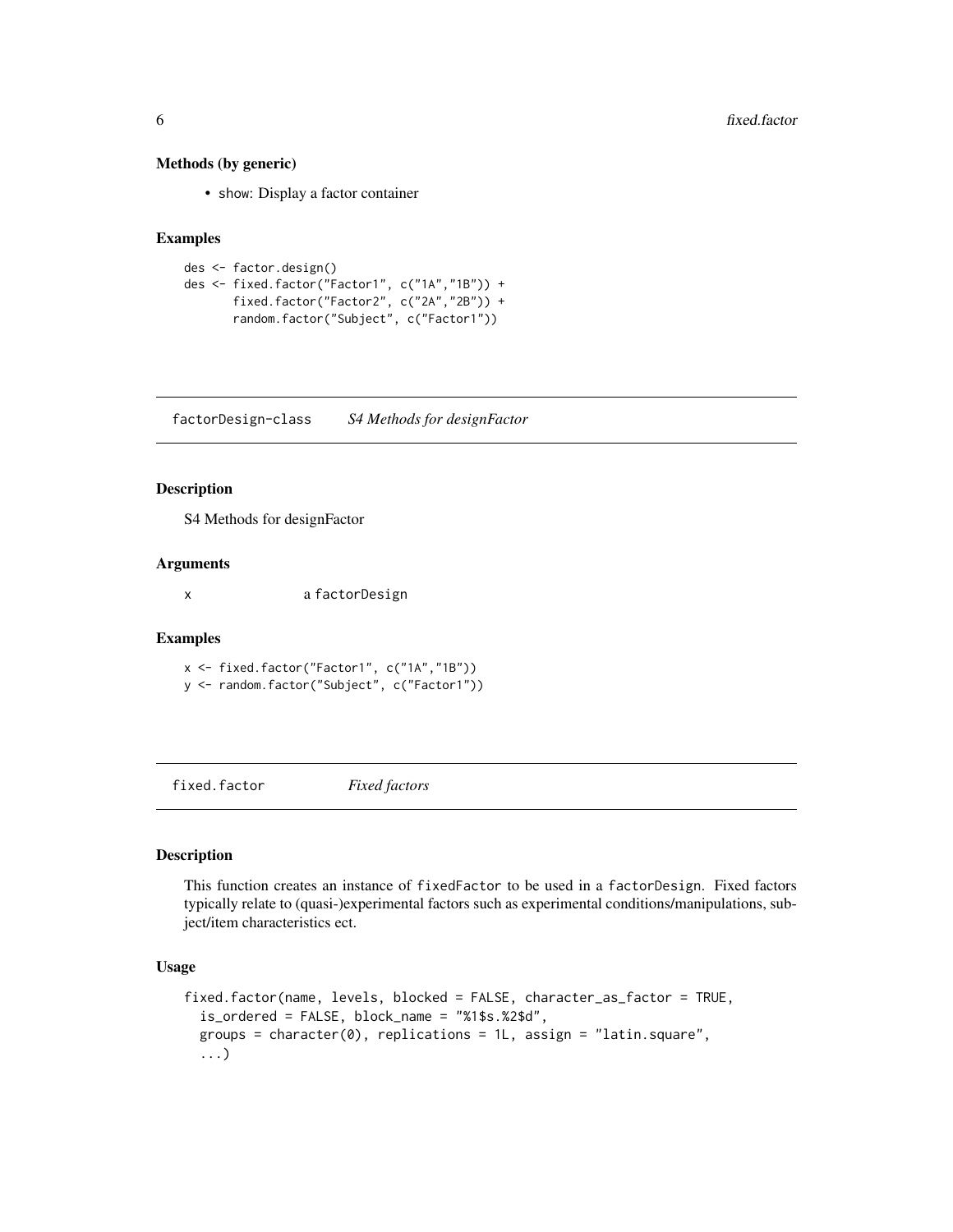#### <span id="page-6-0"></span>fixed.factor 7

#### Arguments

| name                | Name of the fixed factor.                                                                                                                                                                                                                                                                                                                                                                                                                                                                                                                                                                                                                                                                                                                                                      |
|---------------------|--------------------------------------------------------------------------------------------------------------------------------------------------------------------------------------------------------------------------------------------------------------------------------------------------------------------------------------------------------------------------------------------------------------------------------------------------------------------------------------------------------------------------------------------------------------------------------------------------------------------------------------------------------------------------------------------------------------------------------------------------------------------------------|
| levels              | If not grouped, a vector of factor levels. Any atomic data type (character, logi-<br>cal, numeric, integer) can be used. If grouped, this should be a named list with<br>each entry being a vector (as described before) and its name being a value of<br>the grouping factor(s). If grouped within several factors, i.e. an interaction,<br>the values constituting the names should be concatenated by colons (:), e.g.<br>list('f111:f211'=1:2,'f112:f211'=3:4,). If for any group there are<br>no levels specified, a warning will be issued and NA will be assigned as the value<br>for this factor. If this is intended and the warning should be suppressed, please<br>explicitly assign NA as the value for that group, e.g. $list('f111:f211'=1:2,'f112:f211'=NA,)$ . |
| blocked             | Set this to TRUE if the levels of this factor are blocked. In that case, a factor is<br>created whose factor levels are different sequences of the levels specified in the<br>function call.                                                                                                                                                                                                                                                                                                                                                                                                                                                                                                                                                                                   |
| character_as_factor |                                                                                                                                                                                                                                                                                                                                                                                                                                                                                                                                                                                                                                                                                                                                                                                |
|                     | If this is TRUE, character vectors passed in levels are automatically converted<br>to a factor type.                                                                                                                                                                                                                                                                                                                                                                                                                                                                                                                                                                                                                                                                           |
| is_ordered          | Is this an ordered factor?                                                                                                                                                                                                                                                                                                                                                                                                                                                                                                                                                                                                                                                                                                                                                     |
| block_name          | If blocked = TRUE, by default, there is not only a design matrix column created<br>that contains the complete sequence of block levels but also a column for each<br>position of the sequence with its assigned level. You may specify a different<br>naming pattern using sprintf naming conventions. The first argument passed<br>is the factor name and the second argument is the sequence position (starting at<br>1). The default column names will be factor.1, factor.2, etc. If NULL, no<br>additional block columns are created.                                                                                                                                                                                                                                     |
| groups              | Names of fixed factors in which to nest this fixed factor (see *Nesting fixed<br>factors*).                                                                                                                                                                                                                                                                                                                                                                                                                                                                                                                                                                                                                                                                                    |
| replications        | Either a single integer or an integer vector of the same length as levels that is<br>used to determine how many times each factor level should be repeated.                                                                                                                                                                                                                                                                                                                                                                                                                                                                                                                                                                                                                    |
| assign              | If blocked = TRUE, you may specify a different method of rotating levels. The<br>default if 'latin.square' but 'permutations', 'williams', and 'random.order'<br>are also available.                                                                                                                                                                                                                                                                                                                                                                                                                                                                                                                                                                                           |
| $\cdots$            | more data to save as attributes                                                                                                                                                                                                                                                                                                                                                                                                                                                                                                                                                                                                                                                                                                                                                |
|                     |                                                                                                                                                                                                                                                                                                                                                                                                                                                                                                                                                                                                                                                                                                                                                                                |

# Value

An instance of fixedFactor.

# Nesting Fixed Factors

If groups is used, the function will attempt to nest levels of the newly created factor within levels/interactions of the specified grouping factors. Note that nesting of fixed effects is only allowed within other fixed effects combinations but not within random effects. For each combination of the grouping factors, e.g. each group, you should specify an individual vector of levels (see above). If you fail to supply levels for any group, NAs will be assigned. This could result in unpredicted behavior when more factors are added. If you know what you are doing and would like to suppress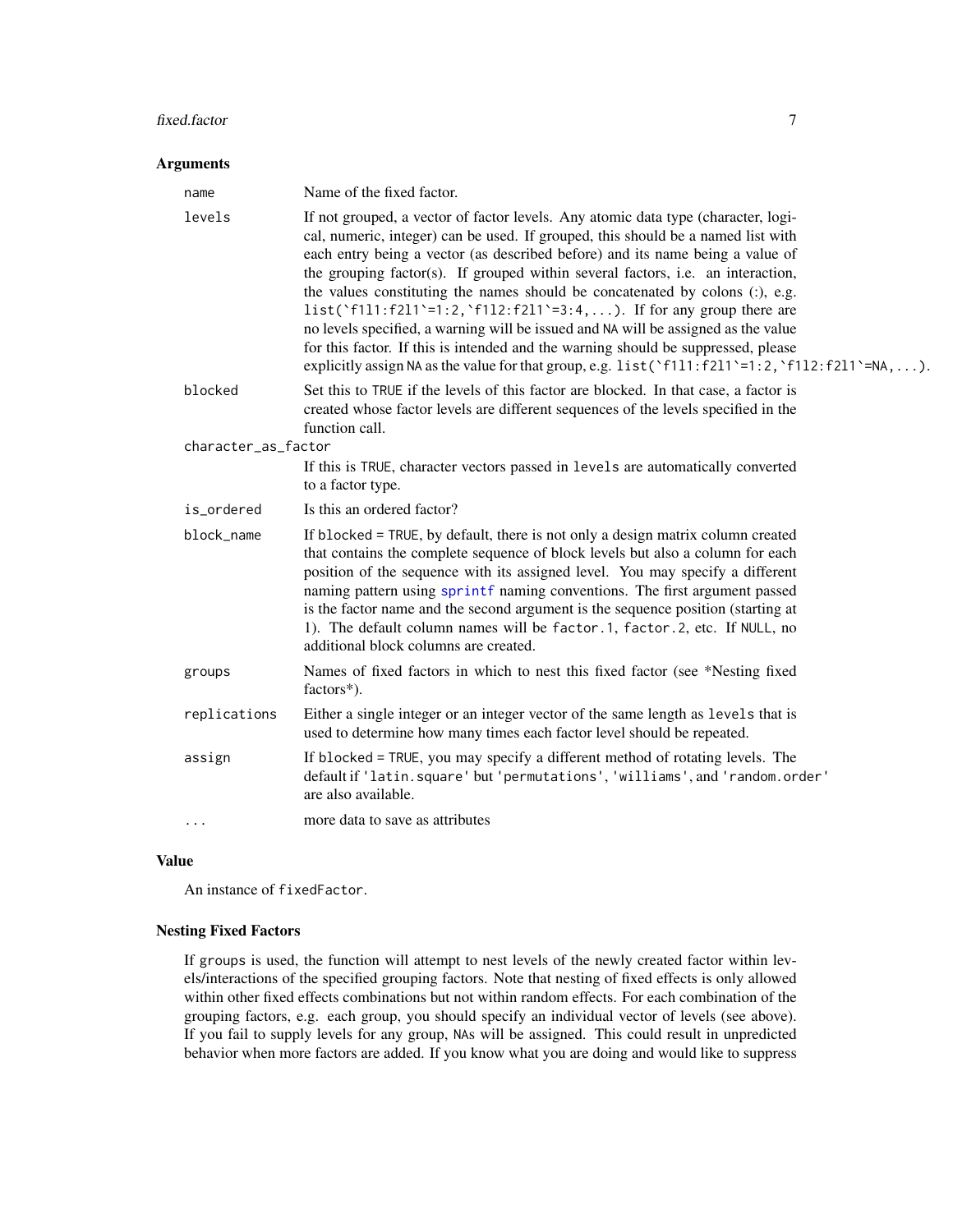the warning, please explicitly specify NA as the (only) value to assign to that group. At any rate, it is highly recommended to run sanity checks on the balancedness of the design if you are nesting fixed factors!

# See Also

[random.factor](#page-11-1)

# Examples

```
fixed.factor("correct", levels=c(TRUE, FALSE))
fixed.factor("age", levels=c("child", "youth", "adult"))
fixed.factor("order", levels=c("task1", "task2", "task3"), blocked = TRUE, assign="latin.square")
```
is.randomFactor *Checking factor design data types*

# Description

Check if argument is a design factor (either random or fixed factor), specifically a random factor, a fixed factor or a factor design.

#### Usage

- is.randomFactor(fac)
- is.fixedFactor(fac)
- is.factorDesign(fac)
- is.designFactor(fac)

#### Arguments

fac Object to check.

# Value

TRUE or FALSE

# Functions

- is.randomFactor: Check if argument is a random factor.
- is.fixedFactor: Check if argument is a fixed factor.
- is.factorDesign: Check if argument is a factor design.

<span id="page-7-0"></span>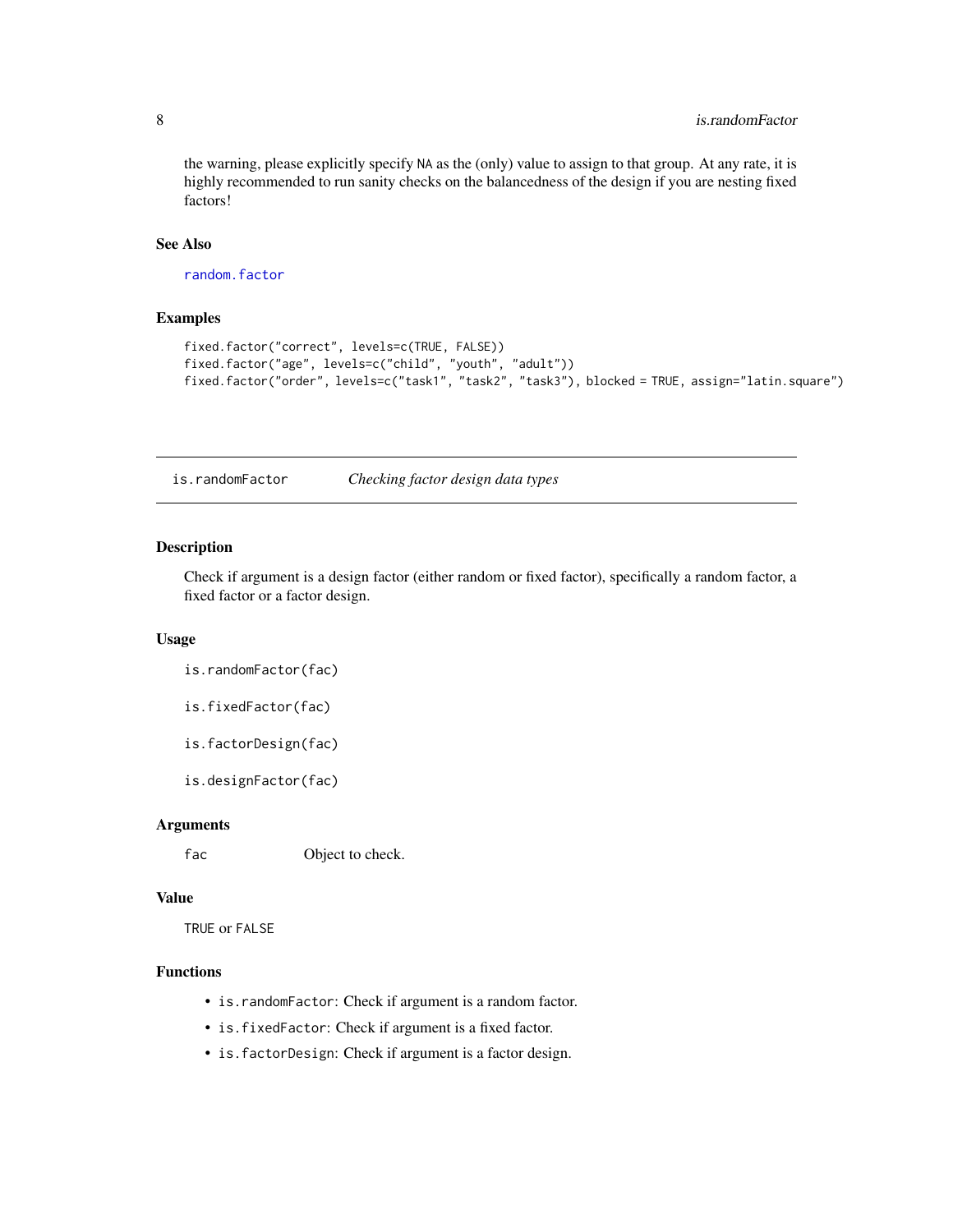# <span id="page-8-0"></span>nobs,factorDesign-method 9

# Examples

```
x <- fixed.factor("factor", c("level1","level2"))
y <- random.factor("factor")
stopifnot(is.fixedFactor(x) && !is.randomFactor(x))
stopifnot(!is.fixedFactor(y) && is.randomFactor(y))
stopifnot(is.designFactor(x) && is.designFactor(y))
```
nobs,factorDesign-method

*Retrieve the number of observations*

# Description

Retrieve the number of observations

#### Usage

## S4 method for signature 'factorDesign' nobs(object)

#### Arguments

object A designFactor object

### Value

The number of observations

# Examples

```
des <- fixed.factor("Factor1", c("1A","1B")) +
      fixed.factor("Factor2", c("2A","2B")) +
      random.factor("Subject", c("Factor1"))
```
nobs(des)

stopifnot(nobs(des) == 4)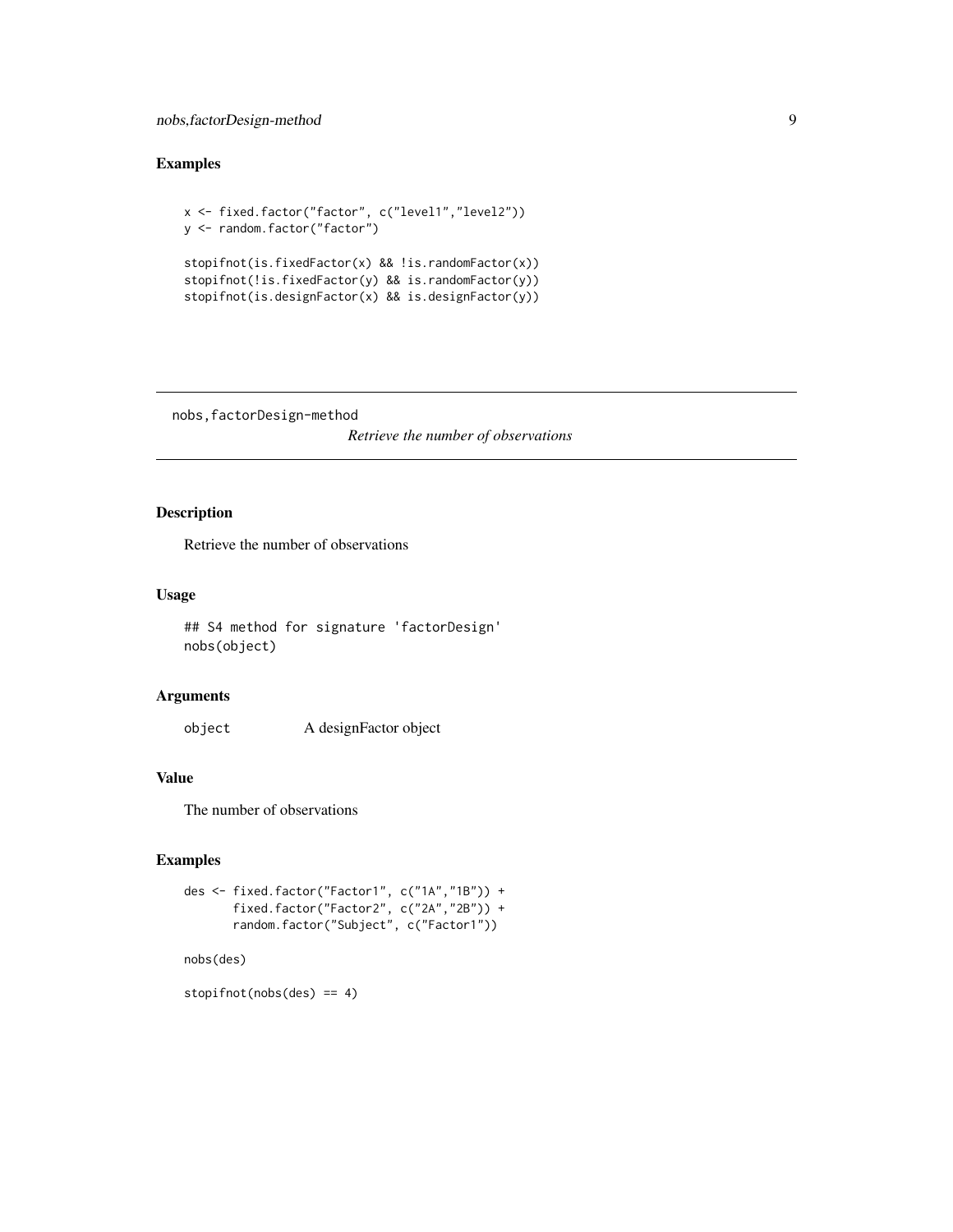<span id="page-9-1"></span><span id="page-9-0"></span>

# <span id="page-9-2"></span>Description

These functions return useful summaries of a factor design, including the design matrix itself as well as other parameters and a list of random factors as experimental units.

#### Usage

```
output.design(design, group_by = NULL, order_by = NULL,
  randomize = FALSE, rename_random = TRUE)
design.formula(design, contrasts = NULL,
 expand_contrasts = !missing(contrasts), interactions = TRUE,
  intercepts = TRUE, response = "dv", env = parent.frame())
design.units(design, rename_random = TRUE,
  include_interactions = FALSE)
design.codes(design, group_by = NULL,
 order_by = names(random.factors(design, include_interactions = FALSE)),
  randomize = FALSE, rename_random = TRUE)
```
# Arguments

| design           | The factorDesign object to summarize.                                                                                                                                                                                                                                                                                                                                                                                                                                                                                                                          |
|------------------|----------------------------------------------------------------------------------------------------------------------------------------------------------------------------------------------------------------------------------------------------------------------------------------------------------------------------------------------------------------------------------------------------------------------------------------------------------------------------------------------------------------------------------------------------------------|
| group_by         | If not NULL, the design matrix is grouped by these factors. Factors must be valid<br>columns of the design matrix. If used, \$codes will be a list matched to the<br>entries in \$groups.                                                                                                                                                                                                                                                                                                                                                                      |
| order_by         | If not NULL, output within each output group is ordered by these columns.                                                                                                                                                                                                                                                                                                                                                                                                                                                                                      |
| randomize        | After ordering, remaining rows in the same order rank are randomly shuffled.                                                                                                                                                                                                                                                                                                                                                                                                                                                                                   |
| rename_random    | Should random factor levels be renamed? If TRUE, levels are renamed as strings<br>composed of the factor name and factor level (e.g., Subj01, Subj02, ). FALSE<br>disables renaming of random factor levels. Alternatively, you may provide a<br>function which should accept the vectorized ID (integer) as a first argument and<br>the name (single character value) of the random factor as second argument or<br>ignore it. Functions such as as double or as . integer *are* possible because<br>they ignore the second argument and only convert the ID. |
| contrasts        | The contrasts to override (NULL if none to override)                                                                                                                                                                                                                                                                                                                                                                                                                                                                                                           |
| expand_contrasts |                                                                                                                                                                                                                                                                                                                                                                                                                                                                                                                                                                |
|                  | If TRUE, factors with more than one contrast are replaced by so many contrasts,<br>i.e. the result contains the names of the individual contrasts, not of the factors.                                                                                                                                                                                                                                                                                                                                                                                         |
| interactions     | Should fixed effects be additive or interactive?                                                                                                                                                                                                                                                                                                                                                                                                                                                                                                               |
| intercepts       | Should an intercept be included?                                                                                                                                                                                                                                                                                                                                                                                                                                                                                                                               |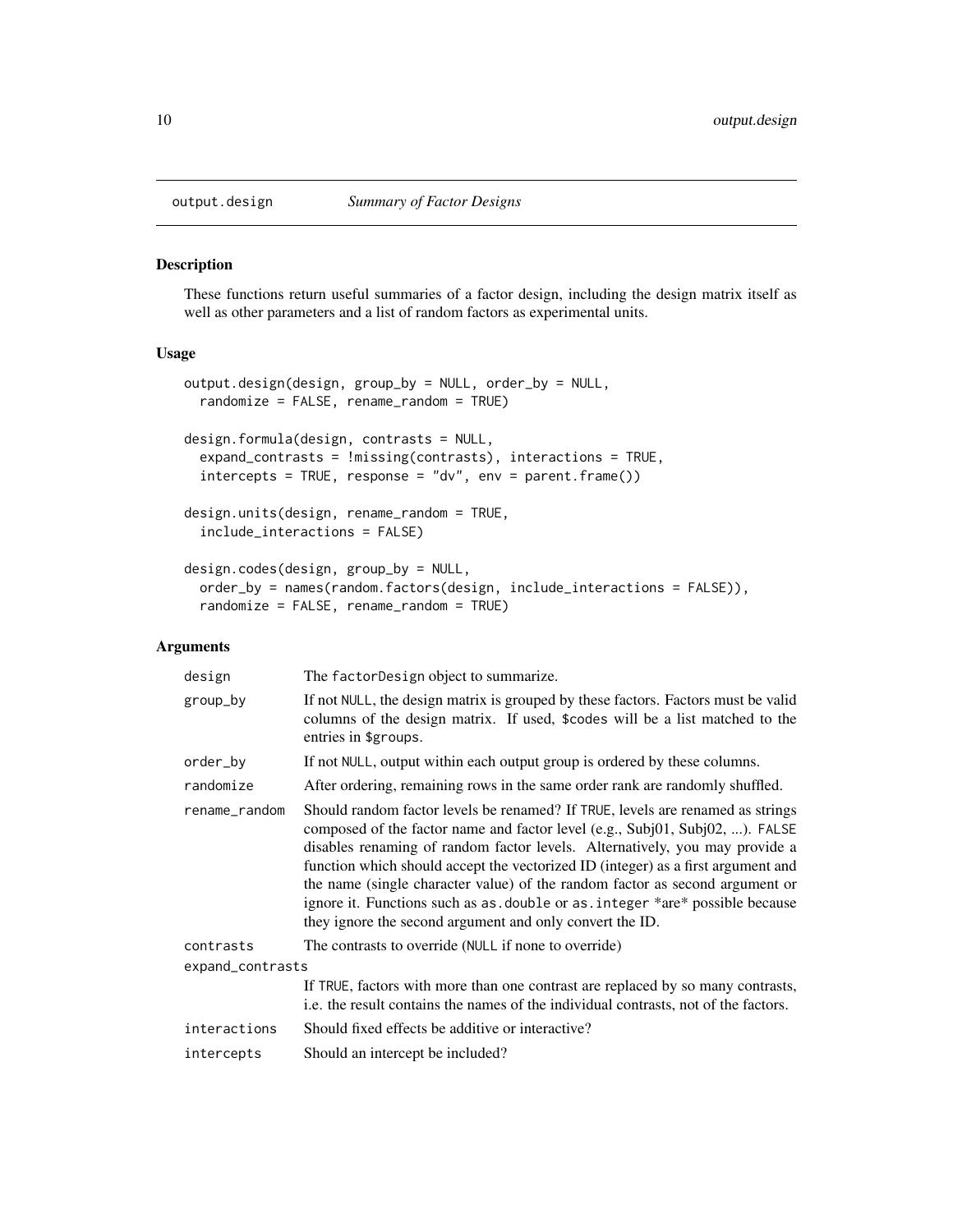#### <span id="page-10-0"></span>output.design 11

| response             | The left-hand side of the equation. Typically, this is just the response/dependent<br>variable. |
|----------------------|-------------------------------------------------------------------------------------------------|
| env                  | The environment in which to embed the formula                                                   |
| include_interactions |                                                                                                 |
|                      | Whether to include random factor interactions ( <i>i.e.</i> , counterbalancing factors) in      |
|                      | the output                                                                                      |

# Details

The function design.units returns the experimental units of the design. Those are defined by random factors and their levels. See units return value below.

design.codes returns a dataframe or tibble of all planned observations including each observation's experimental codes, i.e. fixed and random factor levels. If you group the output, a list is returned. See codes return value below.

design. formula returns a list of formulas suitable for regression analysis. Currently, formulas for lm and lme4 are returned. See formulas entry,

# Value

output.design returns a list containing all output summaries, including the following named entities:

- codes Either a tibble with all experimental codes or a list of tibbles of experimental codes. The list entries are matched to the rows of \$groups.
- groups If grouped, contains a tibble in which each row represents an output group, matched to the entries in \$codes. If not grouped, this is NULL.
- ordered If ordered, contains a vector of order criteria. If not ordered, this is NULL.
- randomized Value of randomized.
- units A list of random factors and their levels for this design as tibbles. Empty list if no random factors in the design.
- formulas A list of possible model formulas for use with functions such as lm() and lmer().

The functions design.codes, design.formula and design.units only return the values of the fields codes (a tibble or list or tibbles of experimental codes), formulas (a list of model formulas), and units (a list of random factors and their levels), respectively.

# Functions

- design.formula: Retrieve only the model formulas suitable for the design
- design.units: Retrieve only the experimental units of a design
- design.codes: Retrieve only the codes of planned observations of an experimental design

#### See Also

design. formula for more options generating model formulae other than the suggested default ones in the summary.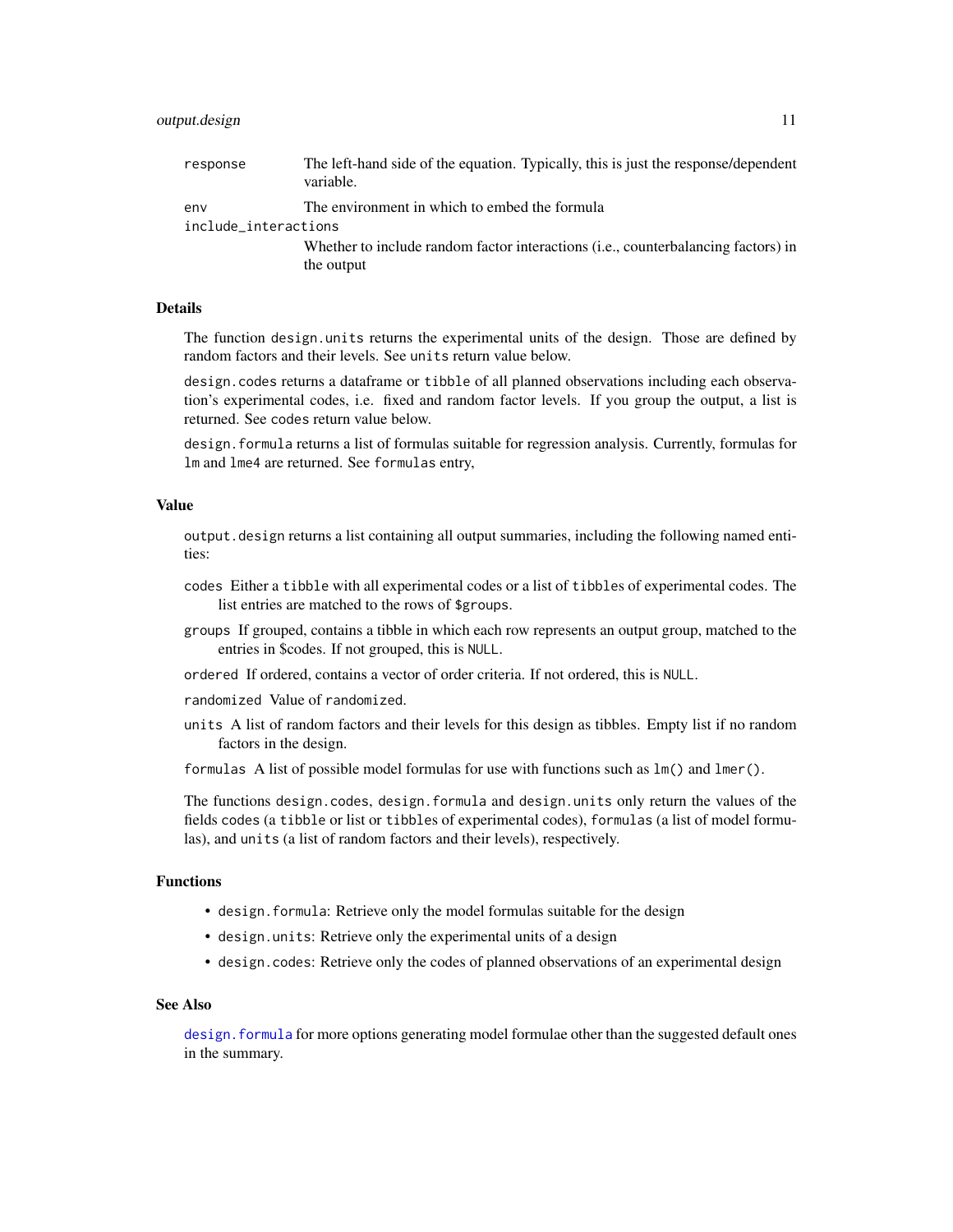# <span id="page-11-0"></span>Examples

```
des <- fixed.factor("Factor1", c("1A","1B")) +
       fixed.factor("Factor2", c("2A","2B")) +
       random.factor("Subject", c("Factor1"))
output.design(des)
design.codes(des)
design.units(des)
design.formula(des)
```
<span id="page-11-1"></span>random.factor *Random factors*

# Description

This function creates an instance of randomFactor to be used in a factorDesign. A random factor is typically related to an experimental unit such as Subject, Item, Experimenter, ect. and does not have preset levels.

#### Usage

```
random.factor(name, groups = character(0), instances = 1L,
  assign = "latin.\squareguare", ...)
```
# Arguments

| name      | Name of the random factor as a character vector. Typically, this should be a<br>length-1 vector (i.e., a single string) but you may pass multiple names of ran-<br>dom factors whose interaction is to be nested in groups (see *Assignment Con-<br>straints*). |
|-----------|-----------------------------------------------------------------------------------------------------------------------------------------------------------------------------------------------------------------------------------------------------------------|
| groups    | Names of fixed and random factors that are to be used as grouping (nesting/between)<br>levels.                                                                                                                                                                  |
| instances | Number of times (as a single integer value) each level (instantiation) is to be<br>replicated.                                                                                                                                                                  |
| assign    | For random factor interactions, use this method for counterbalancing instance<br>assignment (see Assignment Constraints)                                                                                                                                        |
| .         | Additional arguments to be stored as extra values.                                                                                                                                                                                                              |

#### Value

An instance of the class randomFactor.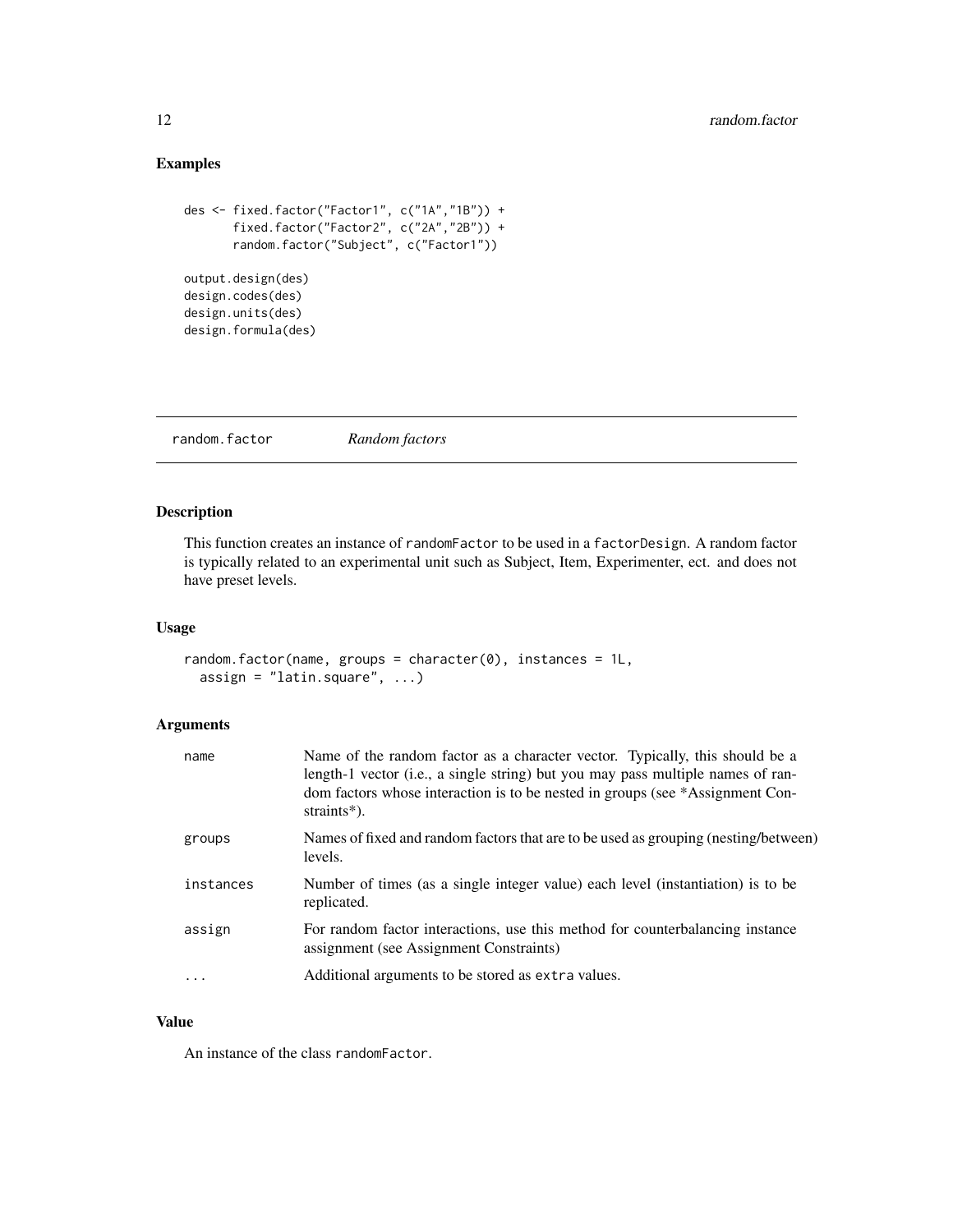#### <span id="page-12-0"></span>random.factors and 13

#### Nesting Random Factors

A typical case of nesting in a psychological experiment is to vary a factor between subjects. That means that each subject would only be assigned to one condition of the nesting fixed factor (such as type of instruction). All other fixed factors that are not listed under 'groups' are considered to vary within the random factor. Note that nesting increases the number of replications of the random factor.

Note that a random factor may be nested within fixed and/or other random factors but fixed factors may only be nested within levels of other fixed factors.

#### Assignment Constraints

A random interaction (a random factor instantiated with more than one name) governs the assignment of the co-occurence of the listed random factors. That means that, for example, random. factor(c("Subject", "Item") ensures that the assignment of a Subject and Item to one another occurs in only \*one\* of the conditions of correct. You may use assign = '...' to provide the method to counterbalance the assignment. By default, 'latin.square' is used but you may also use 'random.order' or 'permutations'. Note that, depending on the assignment method you use, the constituting random factors (in this case Subject and Item) will be replicated n-times (n being the number of conditions of the nesting factors) for 'latin.square' and 'random.order' and n!-times for 'permutations'.

### See Also

[fixed.factor](#page-5-1)

#### Examples

```
# A random factor Subject that nests factors blockOrder and gender,
# i.e. blockOrder and gender are "between-subject"
random.factor("Subject", groups=c("blockOrder", "gender"))
# A random factor Item without any grouping
random.factor("Item")
```
random.factors *Extract factors by type*

#### Description

From a given design, extract contained random or fixed factors as a list.

#### Usage

random.factors(design, include\_interactions = TRUE)

fixed.factors(design)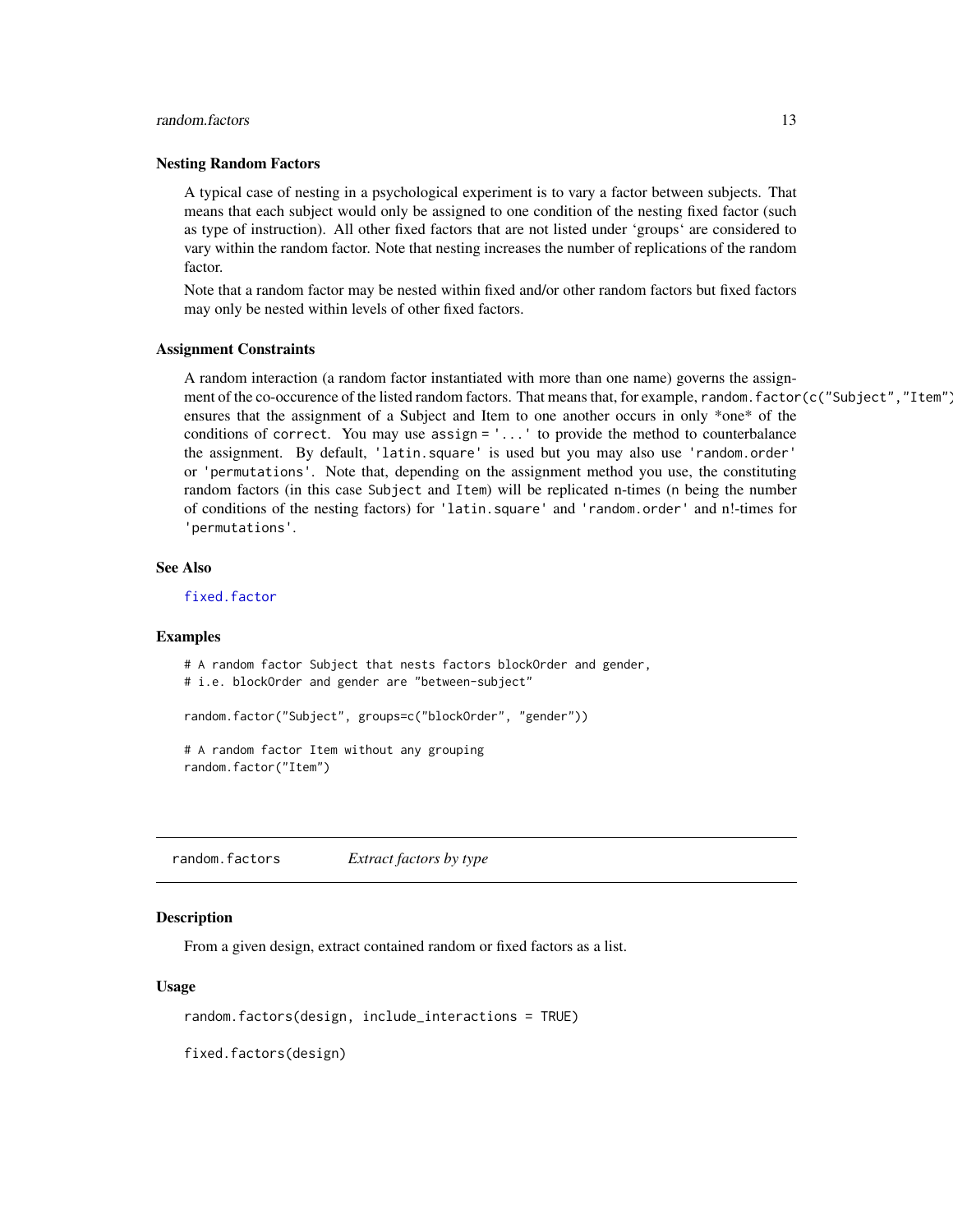# <span id="page-13-0"></span>Arguments

design The factor design to check. include\_interactions Should random factor interactions be included?

#### Value

A list of factors that are either fixed or random.

# Functions

• random.factors: Return fixed factors

# Examples

```
des <- fixed.factor("Factor1", c("1A","1B")) +
      fixed.factor("Factor2", c("2A","2B")) +
      random.factor("Subject", c("Factor1"))
random.factors(des)
fixed.factors(des)
```

```
stopifnot(setequal(names(random.factors(des)), c("Subject")))
stopifnot(setequal(names(fixed.factors(des)), c("Factor1","Factor2")))
```
show.factorContainer *Output a design factor summary*

#### Description

Output a design factor summary

#### Usage

```
show.factorContainer(object)
```
#### Arguments

object the factor container to display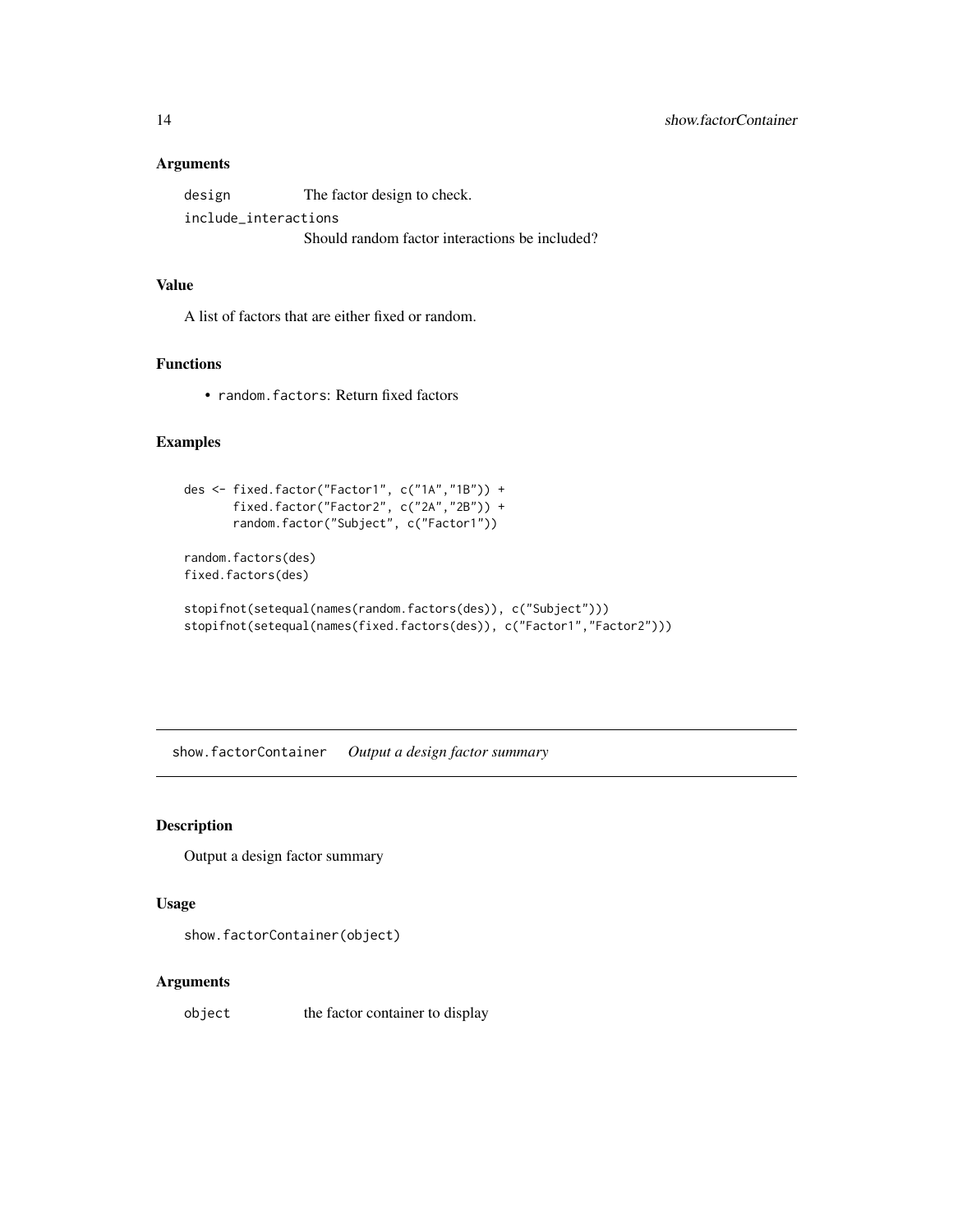<span id="page-14-0"></span>subset,factorDesign-method

*Subset factor designs*

# Description

Subset factor designs

#### Usage

 $subset(x, \ldots)$ 

#### Arguments

|          | A factorDesign object                                                                                                                              |
|----------|----------------------------------------------------------------------------------------------------------------------------------------------------|
| $\cdots$ | *subset*: Criteria along which to filter in planned observations / design matrix<br>rows., *select*: Names of factors to keep in the design matrix |

#### Value

Returns a factorDesign object with a subsetted design matrix

## Examples

```
des <- fixed.factor("Factor1", c("1A","1B")) +
       fixed.factor("Factor2", c("2A","2B")) +
       random.factor("Subject", c("Factor1"))
subset(des, select = "Subject")
subset(des, Factor1 == "1A" | Factor2 == "2B", "Subject")
```
<span id="page-14-1"></span>write.design *Write Design Files*

#### Description

This function writes a design into a set of files. For each random factor, a unit list is created that contains a list of all levels (instances) of the random factor and the factor levels to which that level is assigned. Moreover, code\_files are created that contain a complete set of experimental codes.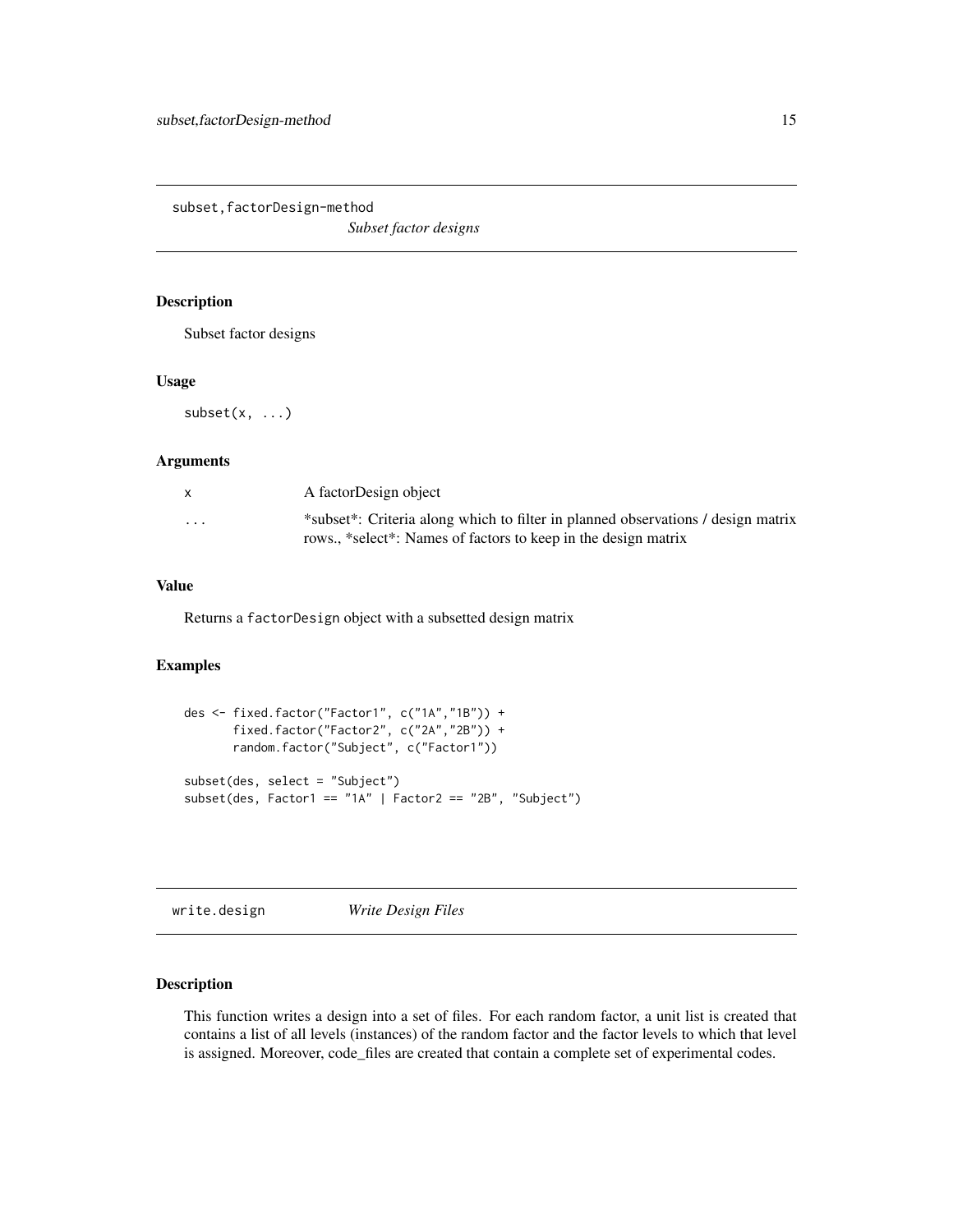# <span id="page-15-0"></span>Usage

```
write.design(design, group_by = NULL, order_by = NULL,
  randomize = FALSE, run_files = paste0("run", ifelse(length(group_by)
 > 0L, paste0("_", group_by, "-%", seq_along(group_by), "$s", collapse =
  ""), "")), code_files = "codes_%s", output_dir, output_handler,
  file\_extension = NULL, ...write.design.csv(..., quote = FALSE, row.names = FALSE)
write.design.xlsx(..., format_headers = FALSE)
write.design.json(..., dataframe = "columns")
```
# Arguments

| design           | The factorDesign to be written into files.                                                                                                                                            |
|------------------|---------------------------------------------------------------------------------------------------------------------------------------------------------------------------------------|
| group_by         | Experimental codes are to be grouped by these factors. If NULL, all codes are<br>written into one file. Also see output.design for grouping design output.                            |
| order_by         | The experimental codes are to be ordered by these columns. Also see output. design<br>for ordering design output.                                                                     |
| randomize        | After ordering, lines in the same order rank are to be shuffled randomly if set to<br>TRUE.                                                                                           |
| run files        | The pattern to be used for the file names of the run_files (i.e., files containing the<br>experimental codes). By default, file names are "run_Group1_0thergroup4.ext"<br>ect.        |
| code_files       | Code files (files containing conditions for levels of random factors) are named<br>after this pattern.                                                                                |
| output_dir       | All files are written into this directory.                                                                                                                                            |
| output_handler   | This is the function that is called to write the data frames. If using write . design. csv,<br>this is utils::write.csv and if using write.design.json, this is jsonlite::write_json. |
| file_extension   | This is the file_extension to be added after each file name. Use " if no file_extension<br>is to be added. If 'NULL', the file_extension is guessed from the output_handler<br>used.  |
| $\cdots$         | Other parameters to be passed on to write.design and the underlying out-<br>put_handler.                                                                                              |
| quote, row.names |                                                                                                                                                                                       |
|                  | see utils::write.csv()                                                                                                                                                                |
|                  | format_headers see writexl::write_xlsx(), default is FALSE                                                                                                                            |
| dataframe        | see jsonlite::write_json()                                                                                                                                                            |

#### Functions

- write.design.csv: Using default settings for writing CSV files
- write.design.xlsx: Using default settings for writing XLSX files (using the writexl package)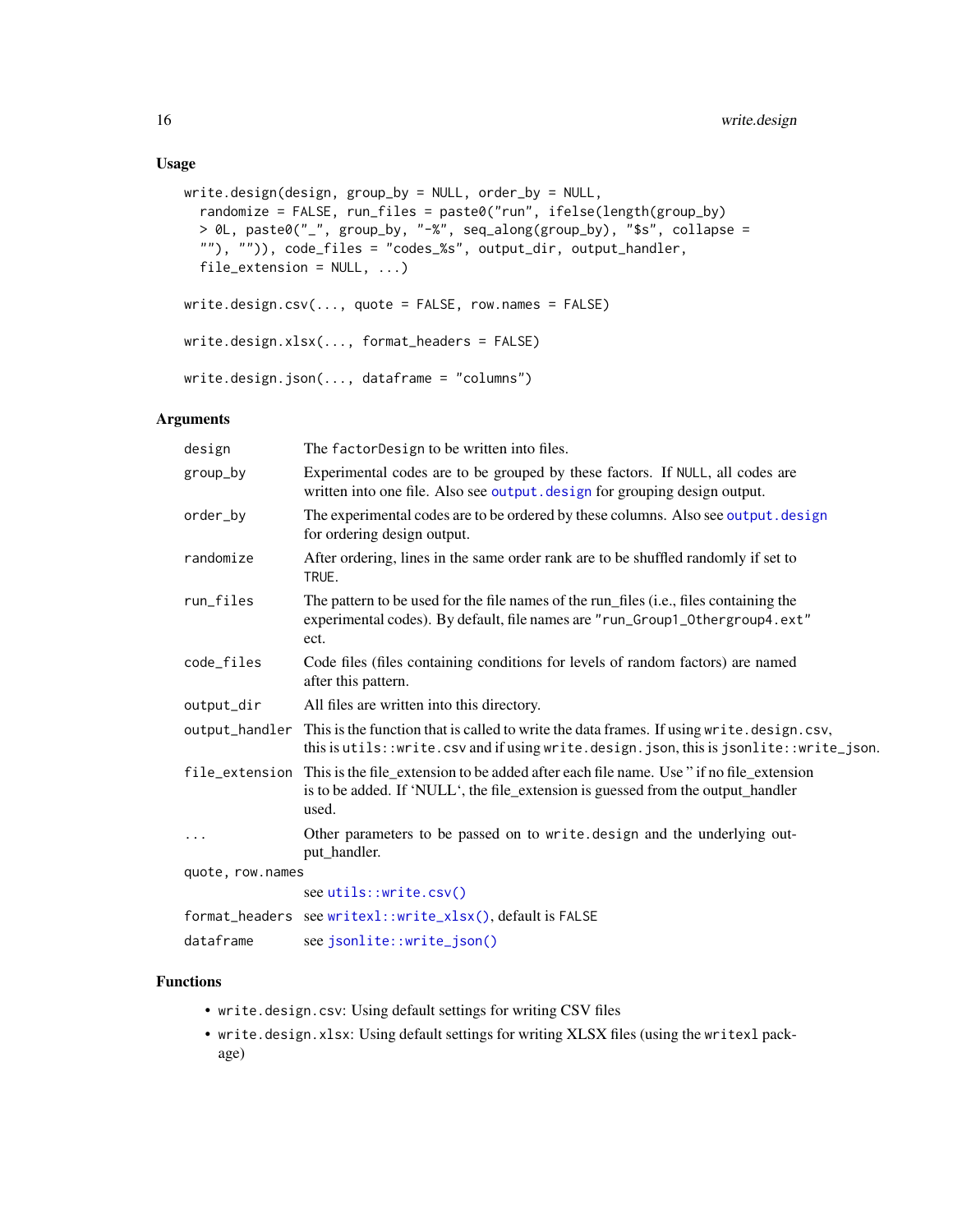# <span id="page-16-0"></span>write.design 17

• write.design.json: Using default settings for writing JSON files (using the jsonlite package)

# See Also

[output.design](#page-9-1) for use of order\_by and group\_by.

# Examples

```
des <- fixed.factor("Factor1", c("1A","1B")) +
       fixed.factor("Factor2", c("2A","2B")) +
       random.factor("Subject", c("Factor1"))
# This writes a CSV file for each subject and a CSV list of subjects
write.design(des, group_by = "Subject", output_handler = write.csv, output_dir = tempdir())
# This writes a single CSV file for all subjects and a CSV list of subjects
```
 $write.design(des, output\_handler = write.csv, output\_dir = tempdir())$